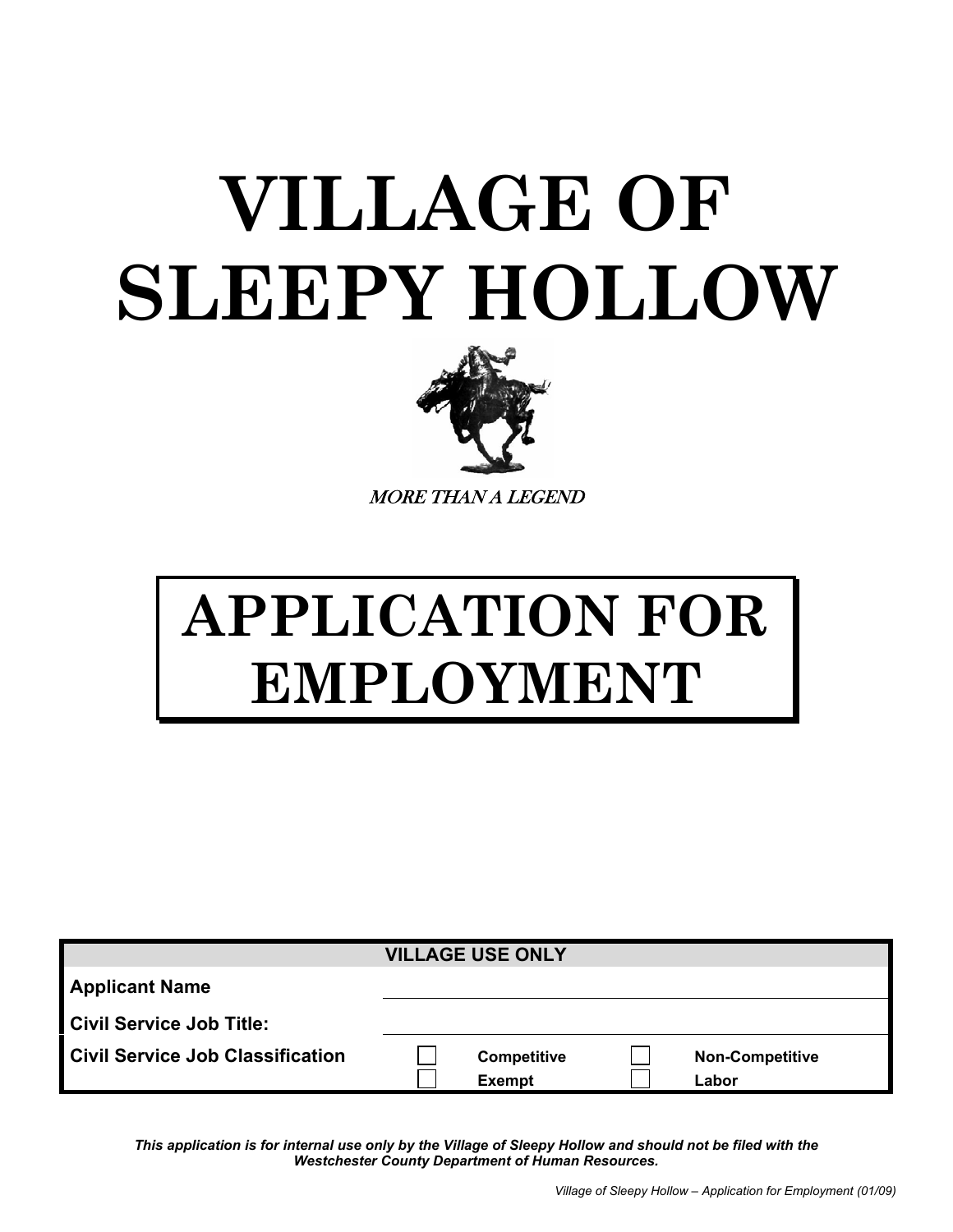## **VILLAGE OF SLEEPY HOLLOW Application for Employment**

Please **TYPE** or **PRINT** clearly. *This application must be completed and signed personally by the applicant*. Each question must be answered in full. If answer is NO or NONE, indicate such. We appreciate your interest in employment with the Village of Sleepy Hollow.

We are an **Equal Opportunity Employer**. We consider all applications for all positions without regard to race, color, religion, gender, sexual orientation, national origin, age, physical or mental disability, marital status, veteran status, or any other legally protected status or class. Applicants requiring a reasonable accommodation to participate in the application and/or interviewing process are encouraged to contact the Village Administrator's Office. This application for employment will be considered active for a period of time not to exceed 60 days. Any applicant wishing to be considered for employment beyond this time period should reapply by completing another employment application.

|                     | Name (First, Middle, Last)                                                                                                                                                                                                                                                                                                                                                                                                       | E-mail Address          |                                               |  |  |  |
|---------------------|----------------------------------------------------------------------------------------------------------------------------------------------------------------------------------------------------------------------------------------------------------------------------------------------------------------------------------------------------------------------------------------------------------------------------------|-------------------------|-----------------------------------------------|--|--|--|
|                     | Address                                                                                                                                                                                                                                                                                                                                                                                                                          | Phone Number            |                                               |  |  |  |
|                     | City                                                                                                                                                                                                                                                                                                                                                                                                                             | <b>State</b><br>Zip     |                                               |  |  |  |
|                     | Position Applied For                                                                                                                                                                                                                                                                                                                                                                                                             | <b>Salary Desired</b>   |                                               |  |  |  |
| DATA                | $\Box$ Part Time<br>$\Box$ Full Time<br>Are You Available For<br>$\Box$ Temporary                                                                                                                                                                                                                                                                                                                                                | Date Available For Work |                                               |  |  |  |
|                     | How were you referred to the Village of Sleepy Hollow?<br>$\Box$ Newspaper<br>$\Box$ Internet<br>□ Civil Service Job Posting<br>$\Box$ Walk-in                                                                                                                                                                                                                                                                                   |                         |                                               |  |  |  |
|                     | □ Employee Referral (by whom?)<br>□ Contract Deferred (by whom?)                                                                                                                                                                                                                                                                                                                                                                 |                         |                                               |  |  |  |
| <b>BIOGRAPHICAL</b> | $\Box$ Yes $\Box$ No<br>Are you currently employed?<br>If yes, may we contact your employer to obtain employment information?<br>$\Box$ Yes $\Box$ No                                                                                                                                                                                                                                                                            |                         |                                               |  |  |  |
|                     | Have you ever filed an application or interviewed for employment with the Village of Sleepy Hollow?<br>If yes, give month and year<br>$\overline{1}$                                                                                                                                                                                                                                                                             |                         | $\Box$ Yes $\Box$ No                          |  |  |  |
|                     | Have you ever been employed with the Village of Sleepy Hollow before?<br>$\frac{1}{2}$ $\frac{1}{2}$ $\frac{1}{2}$ $\frac{1}{2}$ $\frac{1}{2}$ $\frac{1}{2}$ $\frac{1}{2}$ $\frac{1}{2}$ $\frac{1}{2}$ $\frac{1}{2}$ $\frac{1}{2}$ $\frac{1}{2}$ $\frac{1}{2}$ $\frac{1}{2}$ $\frac{1}{2}$ $\frac{1}{2}$ $\frac{1}{2}$ $\frac{1}{2}$ $\frac{1}{2}$ $\frac{1}{2}$ $\frac{1}{2}$ $\frac{1}{2}$<br>If yes, give dates<br>From<br>To |                         | $\Box$ Yes $\Box$ No                          |  |  |  |
|                     | Are you legally eligible for employment in the United States?<br>Employment eligibility verification will be required upon employment.                                                                                                                                                                                                                                                                                           |                         | $\Box$ Yes $\Box$ No                          |  |  |  |
|                     | If you are under 18 years of age, can you provide required proof of your eligibility to work?                                                                                                                                                                                                                                                                                                                                    |                         | $\Box$ Yes $\Box$ No<br>$\Box$ Not Applicable |  |  |  |
|                     | If you have been provided with a job description for the position for which you are applying, are you able to perform the<br>essential functions of the position with or without reasonable accommodation?                                                                                                                                                                                                                       |                         | $\Box$ Yes $\Box$ No<br>□ Not Applicable      |  |  |  |

|                                   | <b>Type of School</b><br><b>Attended</b> | Name and Location of School | <b>Number of Years</b><br>Completed<br>(do not give dates) | <b>Course of Study</b> | <b>Diploma or Degree</b><br><b>Obtained</b> |
|-----------------------------------|------------------------------------------|-----------------------------|------------------------------------------------------------|------------------------|---------------------------------------------|
|                                   | <b>High School</b>                       |                             |                                                            |                        |                                             |
| <b>EDUCATIONAL<br/>BACKGROUND</b> | College                                  |                             |                                                            |                        |                                             |
|                                   | Other                                    |                             |                                                            |                        |                                             |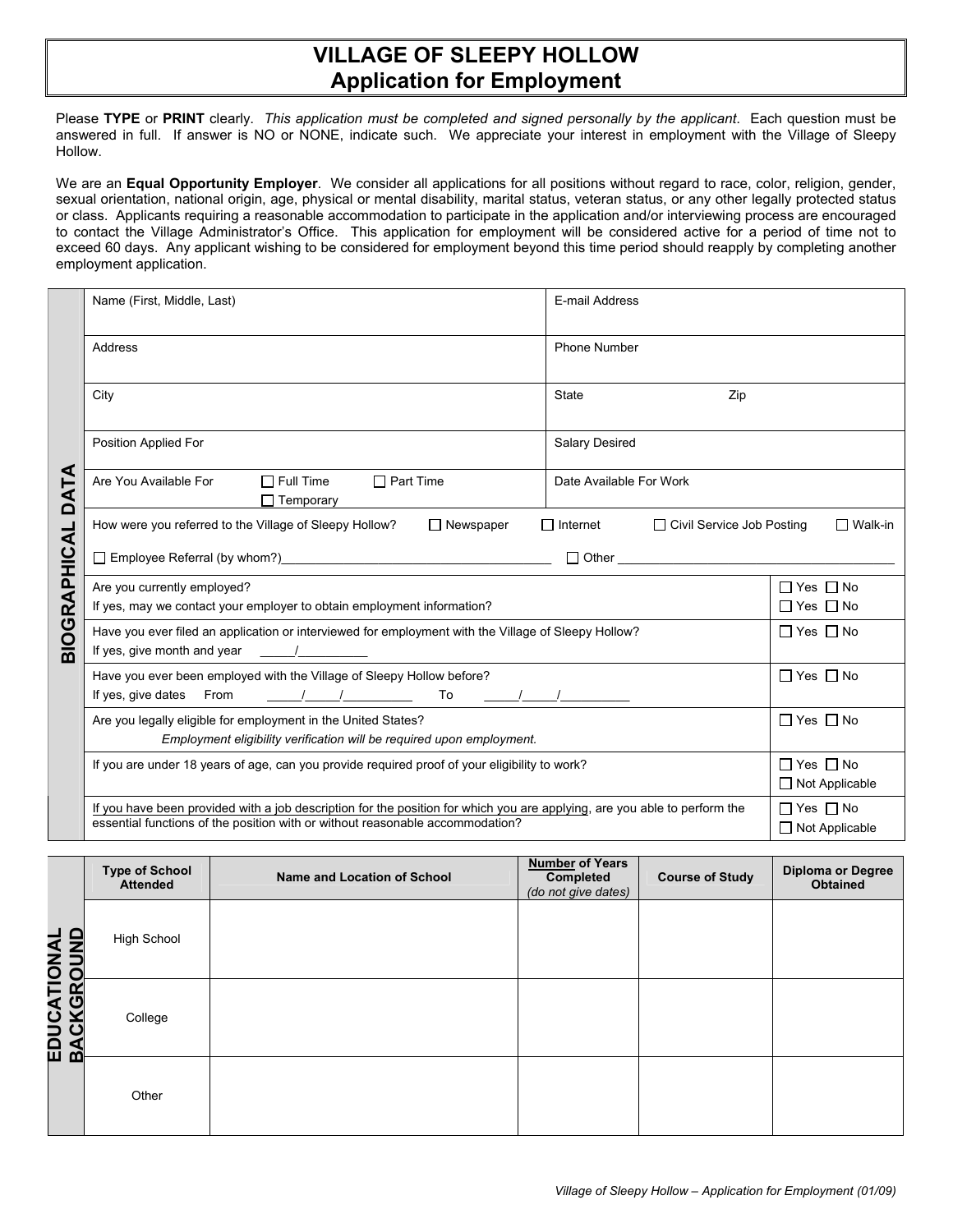|        | <b>Typing Speed:</b>                                                                                                  | <b>WPM</b> | Data Entry: |  | # Numeric Keystrokes/Hour            | # Alpha Keystrokes/Hour                                                  |
|--------|-----------------------------------------------------------------------------------------------------------------------|------------|-------------|--|--------------------------------------|--------------------------------------------------------------------------|
|        | <b>Computer Skills:</b>                                                                                               |            |             |  |                                      |                                                                          |
| S      | List certificates, licenses (including driver license or CDL endorsement)                                             |            |             |  |                                      | List any additional skills, technical or professional knowledge that you |
| 忌<br>ທ | or professional achievements that would support your qualifications for<br>employment:                                |            |             |  | feel would support your application: |                                                                          |
|        |                                                                                                                       |            |             |  |                                      |                                                                          |
|        |                                                                                                                       |            |             |  |                                      |                                                                          |
|        | If you are applying for a position which requires a Commercial Driver<br>License, provide Driver License Number here: |            |             |  |                                      |                                                                          |

*List your previous four (4) employers whether or not they seem relevant to the position for which you are applying.* 

| <b>Present or Last Employer</b>                                         |      |                              |     |
|-------------------------------------------------------------------------|------|------------------------------|-----|
| Name of Employer                                                        |      | <b>Phone Number</b>          |     |
| Address                                                                 | City | State                        | Zip |
| Employment Dates (Month/Year)                                           |      | Salary                       |     |
| Title of Position                                                       |      | Name and Title of Supervisor |     |
| Description of duties, responsibilities and significant accomplishments |      |                              |     |
| Reason for leaving                                                      |      |                              |     |

| <b>Next Previous Employer</b> |                                                                         |                              |  |  |  |
|-------------------------------|-------------------------------------------------------------------------|------------------------------|--|--|--|
| Name of Employer              |                                                                         | Phone Number                 |  |  |  |
| Address                       | City                                                                    | <b>State</b><br>Zip          |  |  |  |
| Employment Dates (Month/Year) |                                                                         | Salary                       |  |  |  |
| Title of Position             |                                                                         | Name and Title of Supervisor |  |  |  |
|                               | Description of duties, responsibilities and significant accomplishments |                              |  |  |  |
| Reason for leaving            |                                                                         |                              |  |  |  |

| <b>Next Previous Employer</b>                                           |      |                              |     |  |
|-------------------------------------------------------------------------|------|------------------------------|-----|--|
| Name of Employer                                                        |      | <b>Phone Number</b>          |     |  |
| Address                                                                 | City | State                        | Zip |  |
| Employment Dates (Month/Year)                                           |      | Salary                       |     |  |
| Title of Position                                                       |      | Name and Title of Supervisor |     |  |
| Description of duties, responsibilities and significant accomplishments |      |                              |     |  |
| Reason for leaving                                                      |      |                              |     |  |